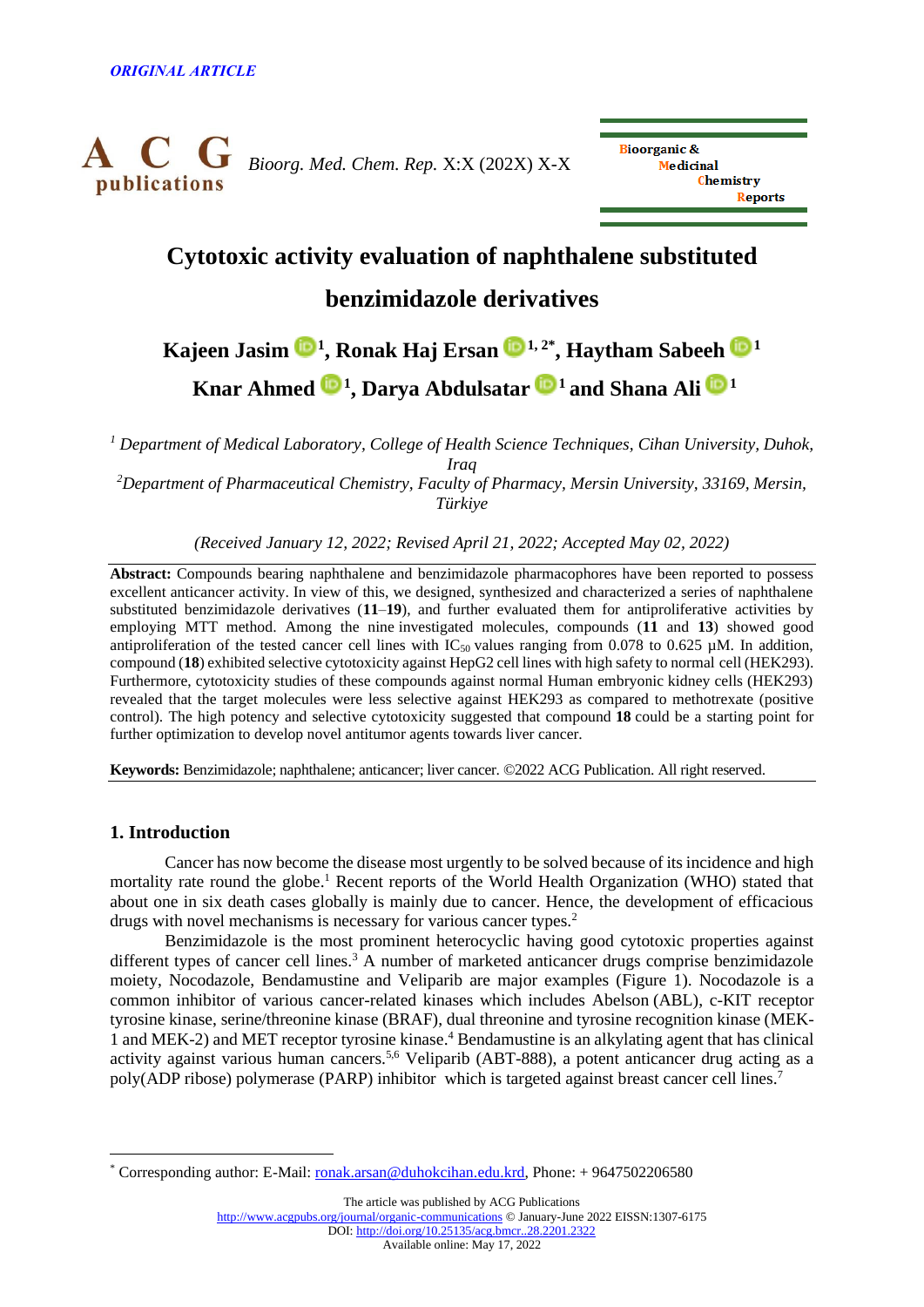Development of resistance and toxicity to normal rapidly growing cells are the major limitations of existing anticancer drugs, also majority of the drugs in the market that are not specific.<sup>8</sup> Therefore, the development of new drugs with antiproliferative activity is a priority task.



**Figure 1.** Benzimidazole scaffold-containing anticancer drugs

Multiple previous reports have suggested benzimidazole derivatives with an aromatic moiety at the C-2 and/or a functional group at -5/-6 positions show increased anticancer activity.<sup>9,10</sup> Azam et al. reported that 2-phenylbenzimidazole analogues Figure 2 (a), possess potent anti-cancer activity against THP-1, MCF-7, PC-3 and A-549 cancer cell lines.<sup>11</sup> Racané et al. synthesized some 2-aryl substituted benzimidazole derivatives Figure 2 (b), which emerged out as potent antiproliferative agents against HCC827 cancer cell line.<sup>12</sup> Reddy et al. illustrated that 2-(1,3-diphenyl-1H-pyrazol-4-yl)benzimidazole derivatives Figure 2 (c), act as anticancer agent against lung-A549, MCF-7, HeLa and human keratinocyte cells-HaCaT.<sup>13</sup>



**Figure 2.** 2-Aryl benzimidazole derivatives acting as anticancer agents

Moreover, naphthalene containing analogs have been reported as potent anticancer agents.<sup>14-17</sup> Daurinol Figure 3 (d), a natural aryl naphthalene lactone, anti-cancer activities of daurinol against various human cancer cells have been reported. Recent studies have demonstrated its chemotherapeutic efficacy in colon,<sup>18</sup> ovarian,<sup>19</sup> and lung cancers.<sup>20</sup> Also, Xie et al. reported that aryl naphthalene derivative Figure 3 (e), act as anticancer agents by inhibiting the cytoplasmic protein-tyrosine phosphatase.<sup>21</sup>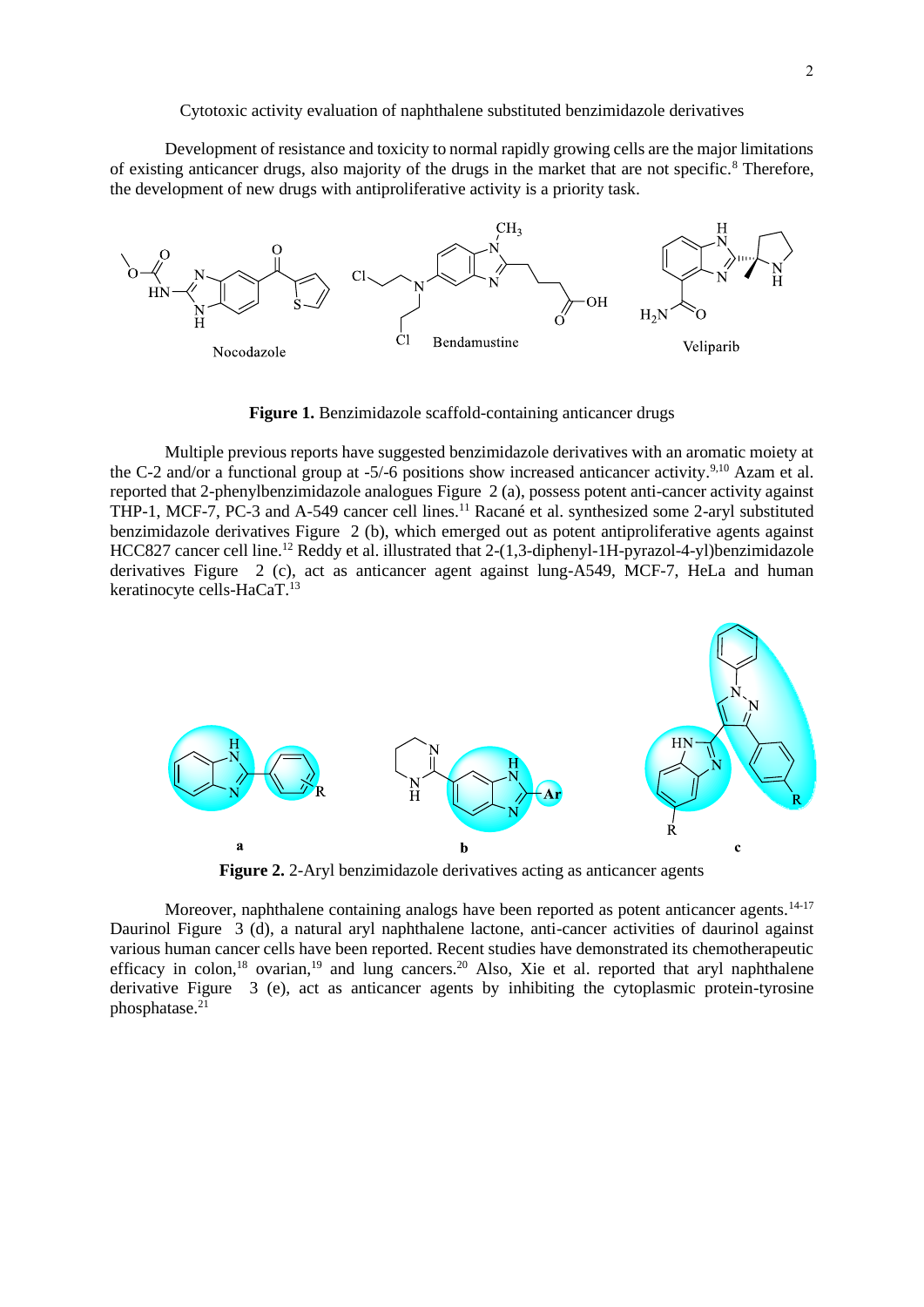

**Figure 3.** Aryl naphthalene derivatives acting as anticancer agents

Taking into account that both benzimidazole and naphthalene are among the privileged aromatic subunits and important building blocks in medicinal chemistry. Additionally, since the aryl group has a positive influence on anticancer activity of both benzimidazole and naphthalene, and because of our compounds are both 2-aryl benzimidazole and aryl naphthalene derivatives (Figure 4), we decided to study the antiproliferative activity of our previously synthesized 2-naphtylbenzimidazole derivatives (Figure 5).



**Figure 4.** 2-Aryl benzimidazole and Aryl substituted naphthalene derivatives

# **2. Experimental**

#### *2.1. Chemistry*

#### *2.1.1. General Synthesis Procedure*

The synthetic route of the compounds is shown in Scheme 1. All compounds were synthesized by using polyphosphoric acid by microwave irradiation and conventional methods. All synthesis procedures and results are detailed in our previous study.<sup>22</sup>

#### *2.1.1.2. Conventional Heating Method*

*o*-Phenylenediamine derivatives (**1**–**4**) (1 eq) and the corresponding naphthalene carboxylic acid derivatives (**5**–**10**) (1.1 eq) in PPA (5 mL) were placed in a 25 mL flask. The reaction mixture was heated at 180 °C for 13–15 hrs. After the reaction was monitored by TLC, the mixture was poured into ice water and neutralized by 5 M NaOH until it reached a slightly basic pH (8–9) to obtain a precipitate. The resulting precipitate was filtered off, washed with cold water, and recrystallized with a suitable solvent (H2O, EtOH, EtOH-H2O). The resulting crystalline compounds were filtered, and the vacuumed product was dried.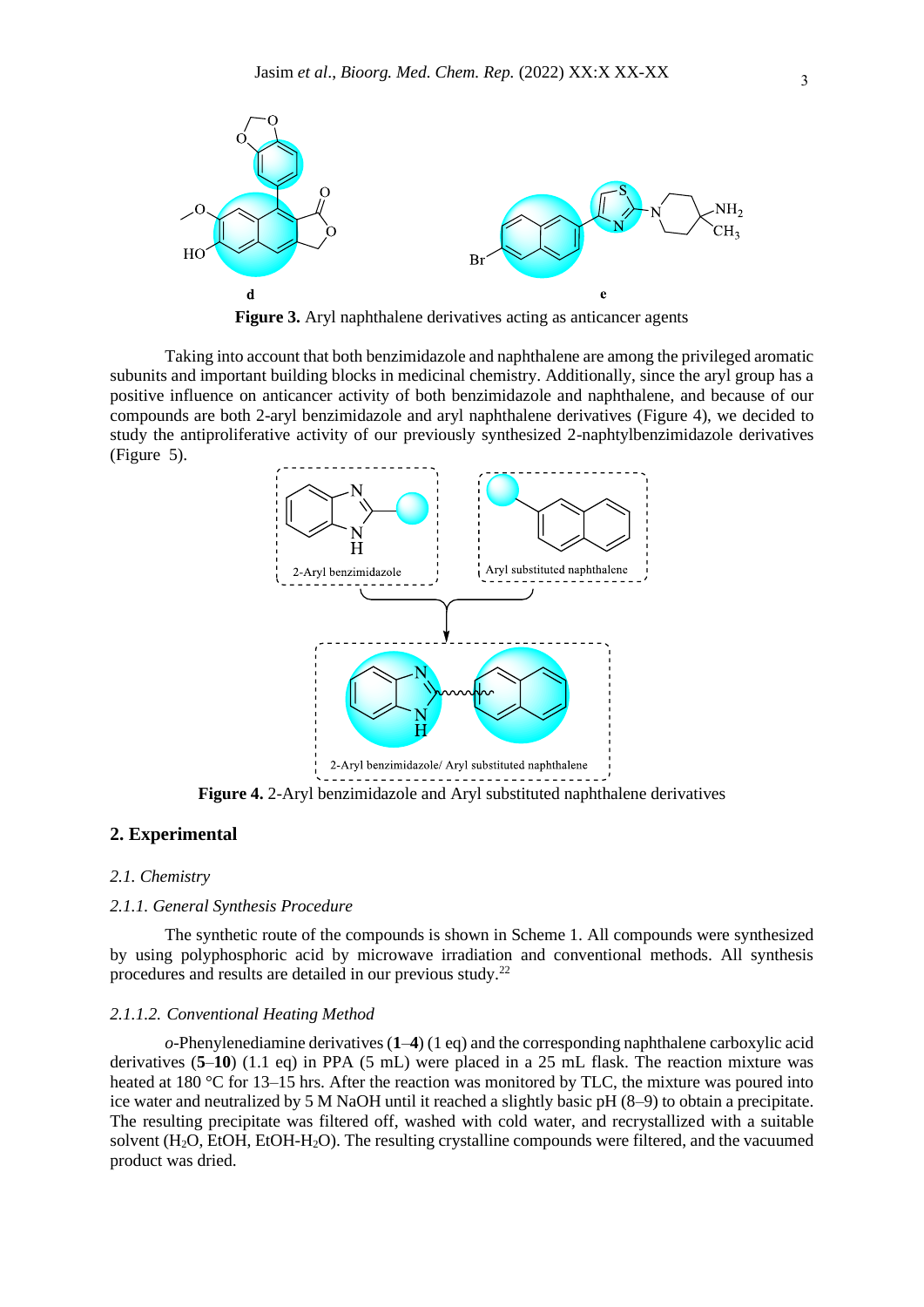### *2.1.1.3. Microwave Irradiation Method*

In the presence of PPA, the mixture of *o*-phenylenediamine derivatives (**1**–**4**) (1 eq) and the corresponding naphthalene carboxylic acid derivatives  $(5-10)$  (1.1 eq) was stirred and irradiated in MW (7–12 mins, 100–150 W). After monitoring of the reaction with TLC, the mixture was poured into ice water and neutralized with 5 M NaOH until it reached a slightly basic pH (8–9) to obtain the precipitate. The resulting precipitate was filtered off, washed with cold water, and recrystallized with a suitable solvent (H<sub>2</sub>O, EtOH, EtOH-H<sub>2</sub>O). The resulting crystalline compounds were filtered, and the vacuumed product was dried.



**Scheme 1.** Synthesis of 2-naphthylbenzimidazole compounds (**11**–**19**)



**Figure 5.** Structures of the 2-naphthylbenzimidazole derivatives (**11-19**)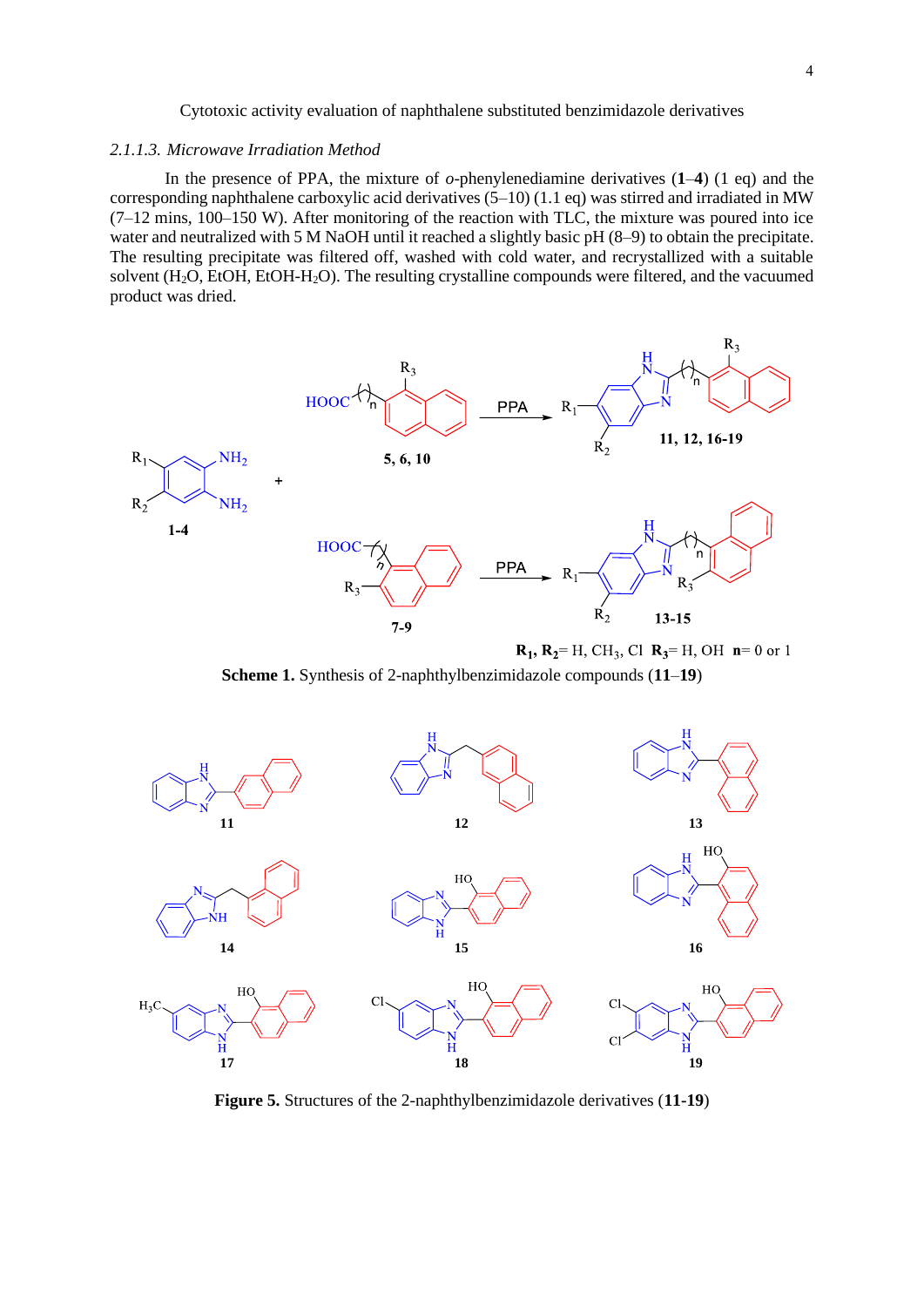### *2.2. Biological Evaluation*

# *2.2.1. Antiproliferative Activity*

The synthesized naphthalene substituted benzimidazole derivatives (11-19) were tested *in vitro* for their cytotoxic properties against tumor cell line panels—which consisted of A549 (a human lung cancer cell line), A498 (a human chronic myeloid leukemia cell line), HeLa (a human acute monocytic myeloid leukemia cell line), HepG2 (a human liver cancer cell line), A375 (human malignant melanoma) and HEK293 (Human embryonic kidney cells) by using the MTT assay Mosmann's method. The MTT assay is based on reducing the soluble MTT (0.5 mg/ mL, 100 µL) into a blue-purple formazan product, mainly by the mitochondrial reductase activity occurring inside living cells.<sup>23</sup> The cells used in the cytotoxicity assay were cultured in RPMI 1640 medium and were supplemented with 10% fetal calf serum, penicillin, and streptomycin at 37  $\degree$ C and humidified at 5% CO<sub>2</sub>. The cells were then briefly placed on 96-well plates at 100 mL total volume, with a density of  $1-2.5 \times 10^4$  cells per mL; they were then allowed to adhere for 24 h before being treated with tested drugs in a DMSO solution  $(10^{-5}, 10^{-6},$  $10<sup>-7</sup>$  mol L<sup>-1</sup> final concentration). The triplicate wells were treated with media and agents, and the cell viability was assayed after 96 hrs of continuous drug exposure with a tetrazolium compound. The supernatant medium was removed, and 150 mL of DMSO solution was added to each well. The plates were gently agitated using a mechanical plate mixer until the color reaction was uniform and the  $OD_{570}$ was determined using a microplate reader. The 50% inhibitory concentration  $(IC_{50})$  was defined as the concentration that reduced the absorbance of the untreated wells by 50% of the vehicle in the MTT assay. Assays were performed in triplicate on three independent experiments. The results had good reproducibility between the replicate wells, with standard errors below 10%.

# **3. Results and Discussion**

All of the synthesized compounds (**11–19**) were evaluated for their *in vitro* antiproliferative activity against five human cancer cell lines by comparing the results with the standard antiproliferative drug methotrexate. *In vitro* antiproliferative screenings of the titled compounds against the lung cancer cell line (A549), the kidney cancer cell line (A498), the cervical cancer cell line (HeLa), the human malignant melanoma (A375) and the liver cancer cell line (HepG2) were performed using MTT assay.<sup>23</sup> The obtained results of the *in vitro* antiproliferative activities are summarized in Table 1.

| N <sub>0</sub> | <b>HEK293</b>     | A549  | A498  | HeLa  | A375  | HepG2 | <b>Specificity</b> |      |      |      |                      |        |
|----------------|-------------------|-------|-------|-------|-------|-------|--------------------|------|------|------|----------------------|--------|
|                | $IC_{50} (\mu M)$ |       |       |       |       |       | A549               |      |      |      | A498 HeLa A375 HepG2 | cLogP# |
| 11             | 1.25              | 0.625 | 0.312 | 0.625 | 0.625 | 0.078 | 2.00               | 4.00 | 2.00 | 2.00 | 16.00                | 4.837  |
| 12             | 2.5               | 1.25  | 0.625 | 5     | 5     | 0.312 | 2.00               | 4.00 | 0.5  | 0.5  | 8.00                 | 4.806  |
| 13             | 0.625             | 0.312 | 0.312 | 0.162 | 0.078 | 0.156 | 2.00               | 2.00 | 3.85 | 8.00 | 4.00                 | 4.837  |
| 14             | 1.25              | 0.625 | 0.312 | 5     | 5     | 0.625 | 2.00               | 4.00 | 0.25 | 0.25 | 2.00                 | 4.576  |
| 15             | 2.5               | 1.25  | 0.625 | 5     | 5     | 0.625 | 2.00               | 4.00 | 0.5  | 0.5  | 4.00                 | 4.060  |
| 16             | 1.25              | 0.625 | 0.312 | 0.625 | 1.25  | 0.078 | 2.00               | 4.00 | 2.00 | 1.00 | 16.00                | 4.060  |
| 17             | 5                 | 2.5   | 1.25  | 2.5   | 2.5   | 0.625 | 2.00               | 4.00 | 2.00 | 2.00 | 8.00                 | 4.559  |
| 18             | 2.5               | 1.25  | 0.625 | 2.5   | 10    | 0.078 | 2.00               | 4.00 | 1.00 | 0.25 | 32.00                | 4.851  |
| 19             | 0.625             | 0.312 | 0.312 | 1.25  | 2.5   | 0.625 | 2.00               | 2.00 | 0.5  | 0.25 | 1.00                 | 5.471  |
| <b>MTX</b>     | 0.022             | 0.022 | 0.022 | 0.022 | 0.022 | 0.022 | 1.00               | 1.00 | 1.00 | 1.00 | 1.00                 | 0.94   |

**Table 1.** *In vitro* antiproliferative activity of synthesized naphthalene substituted benzimidazole derivatives studied using MTT assay (96 hrs).

#: *cLogP* value of the synthesized compounds (calculated from ChemBioDrawUltra 12.0.3). MTX: Methotrexate

The synthesized compounds (**11–19**) also evaluated to study their cytotoxic nature against HEK293. This study helps to understand the selectivity of these active compounds toward cancerous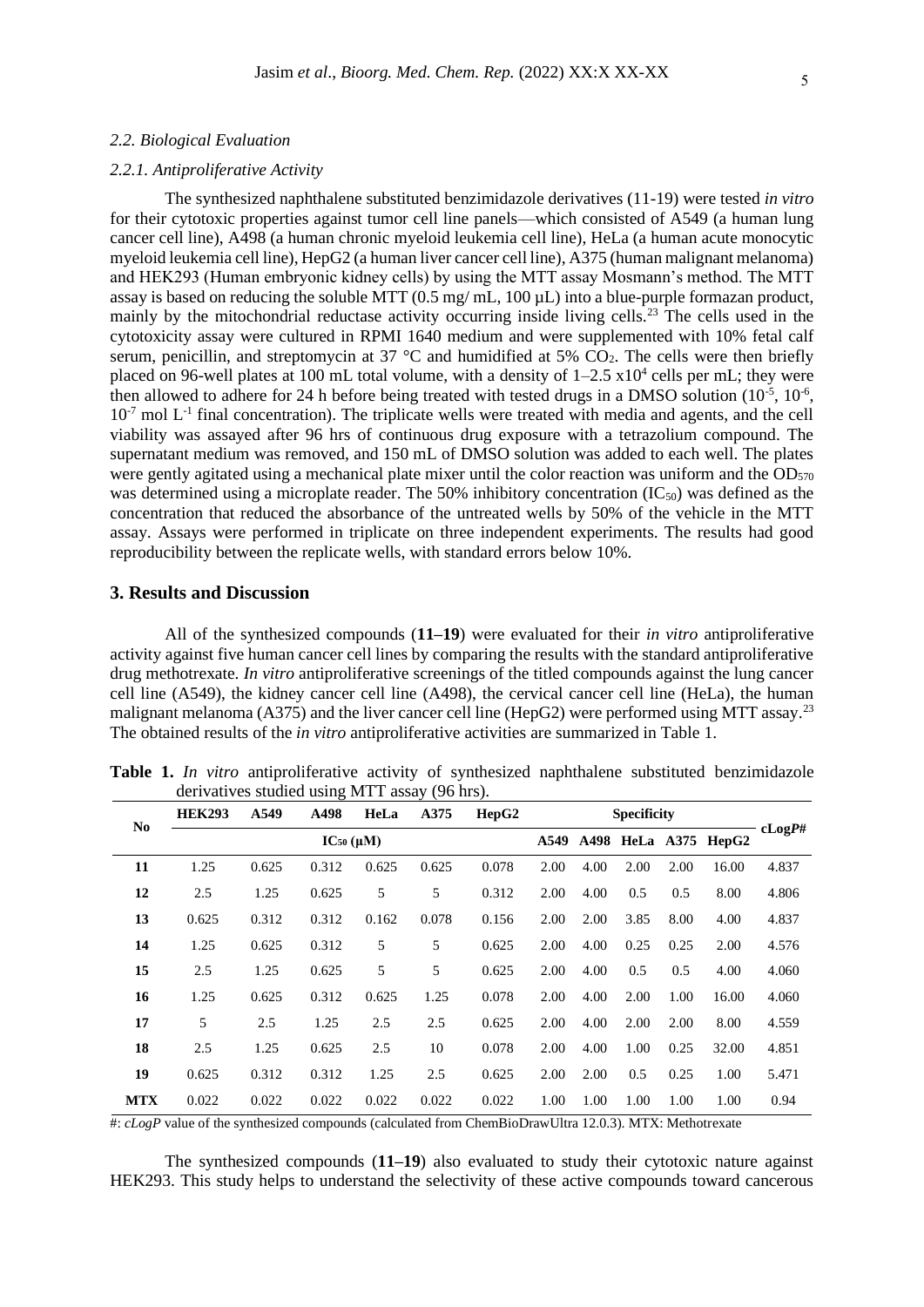cells. If the compound is more selective toward cancerous cells, then it must be less toxic to the normal cells. From Table [1,](https://www.tandfonline.com/reader/content/17d90dad104/10.1080/10406638.2020.1852589/format/epub/EPUB/xhtml/t0001.xhtml) we can conclude that all of the synthesized compounds of the series have shown good antiproliferative activities against the tested human cancer cell lines. Generally, all the compounds displayed good antiproliferative activities against HepG2 and A498 cancer cell lines, with high selectivity when compared with standard methotrexate.

Among the synthesized compounds, non-substituted naphthyl-benzimidazole derivatives (**11** and **13**) showed promising antiproliferative activity against all the tested cancer cell lines. From the [Table 1,](https://www.tandfonline.com/reader/content/17d90dad104/10.1080/10406638.2020.1852589/format/epub/EPUB/xhtml/t0001.xhtml) compound **11** was observed as a potent antiproliferative agent against the A498 and HepG2 Cancer cell lines, with  $IC_{50}$  values of 0.312  $\mu$ M and 0.078  $\mu$ M, respectively. Also, the compound 11 was found to be selective for the cancer cell lines, with an  $IC_{50}$  value of 1.25  $\mu$ M against HEK293 cell line. This means that it shows 4 and 16 times more selectivity toward the A498 and HepG2 cancer cell lines, respectively. Similarly, the compound **13** shows 2, 4 and 8 times more selectivity toward the A549, HeLa and A375 cancer cell lines, respectively; as it displays  $IC_{50}$  values of 0.625  $\mu$ M against HEK293 cell line, and 0.312 μM, 0.162 μM and 0.078 μM against A549, HeLa and A375 cancer cell lines [\(Table](https://www.tandfonline.com/reader/content/17d90dad104/10.1080/10406638.2020.1852589/format/epub/EPUB/xhtml/t0001.xhtml)  [1\)](https://www.tandfonline.com/reader/content/17d90dad104/10.1080/10406638.2020.1852589/format/epub/EPUB/xhtml/t0001.xhtml).

Among the 1-/2-(non-substituted benzimidazolyl) naphthalene derivatives (**11**-**16**), 2- (benzimidazolyl) naphthalene derivatives (**11** and **16**) had high selectivity and good antiproliferative activity with  $IC_{50}$  values of 0.078  $\mu$ M and 1.25  $\mu$ M against HepG2 and HEK293 cell lines, respectively, which means that the compounds show 16 times more selectivity toward the HepG2 cancer cell lines.

The presence of methyl linker between naphthalene and benzimidazole moieties appeared to decrease the cytotoxic effect of the compounds (**12** and **14**) against the tested cancer cell lines. Similarly, moving the hydroxyl group from β-position of naphthalene (**15**) to α-position of naphthalene (**16**) decreased the cytotoxic effects.

Among the 2-(5-substituted benzimidazolyl) naphthalene derivatives (**17-19**), 5 chlorobenzimidazole derivative (**18**) was observed as the most potent antiproliferative agent against HepG2 cancer cell lines, with an  $IC_{50}$  value of 0.078  $\mu$ M; Also, the compound 18 was found to be selective for the cancer cell lines, with an  $IC_{50}$  value of 2.5  $\mu$ M against HEK293 cell line. This means that it shows 32 times more selectivity toward the HepG2 cancer cell lines.

# **4. Conclusion**

In the present work, a series of 2-naphtylbenzimidazole derivatives (**11**-**19**) was evaluated as potential antiproliferative agents towards HepG2 cancer cell line. Since 2-naphtylbenzimidazole derivatives are polycyclic aromatic compounds, the antiproliferative activity depend on naphthalene ring.

Minor structural modifications/changes such as extending the linker between naphthalene and benzimidazole moiety, altering the position of attachment of the naphthalene moiety ( $\alpha$  vs  $\beta$ ) to the benzimidazole head, adding the hydroxyl group on the naphthalene moiety or adding substitution group at C-5/−6 positions of benzimidazole moiety were evaluated.

The presence of methyl linker between naphthalene moiety and benzimidazole moiety did not significantly improve the activities against cancer cell lines. We did not observe any correlation between obtained log*P* values and antiproliferative activity of synthesized compounds. However, βbenzimidazolyl substituted naphthalene derivatives (**11, 16**) demonstrated increased antiproliferative activity and the selectivity toward HepG2 cancer cell line compared to  $\alpha$ -benzimidazolyl substituted naphthalene derivative (**13, 15**).

Mono-substituted benzimidazole derivatives (**17**, **18**) showed a better selectivity toward HepG2 cancer cell line compared to di-substituted benzimidazole derivative (**19**), especially, chloro-substituted compound (**18**) exhibited a high selectivity to be 32 times more selective against HepG2 cancer cell line. Our results show that these 2-naphtylbenzimidazole derivatives as a class are good candidates for further study as therapeutic agents for the treatment of liver cancer.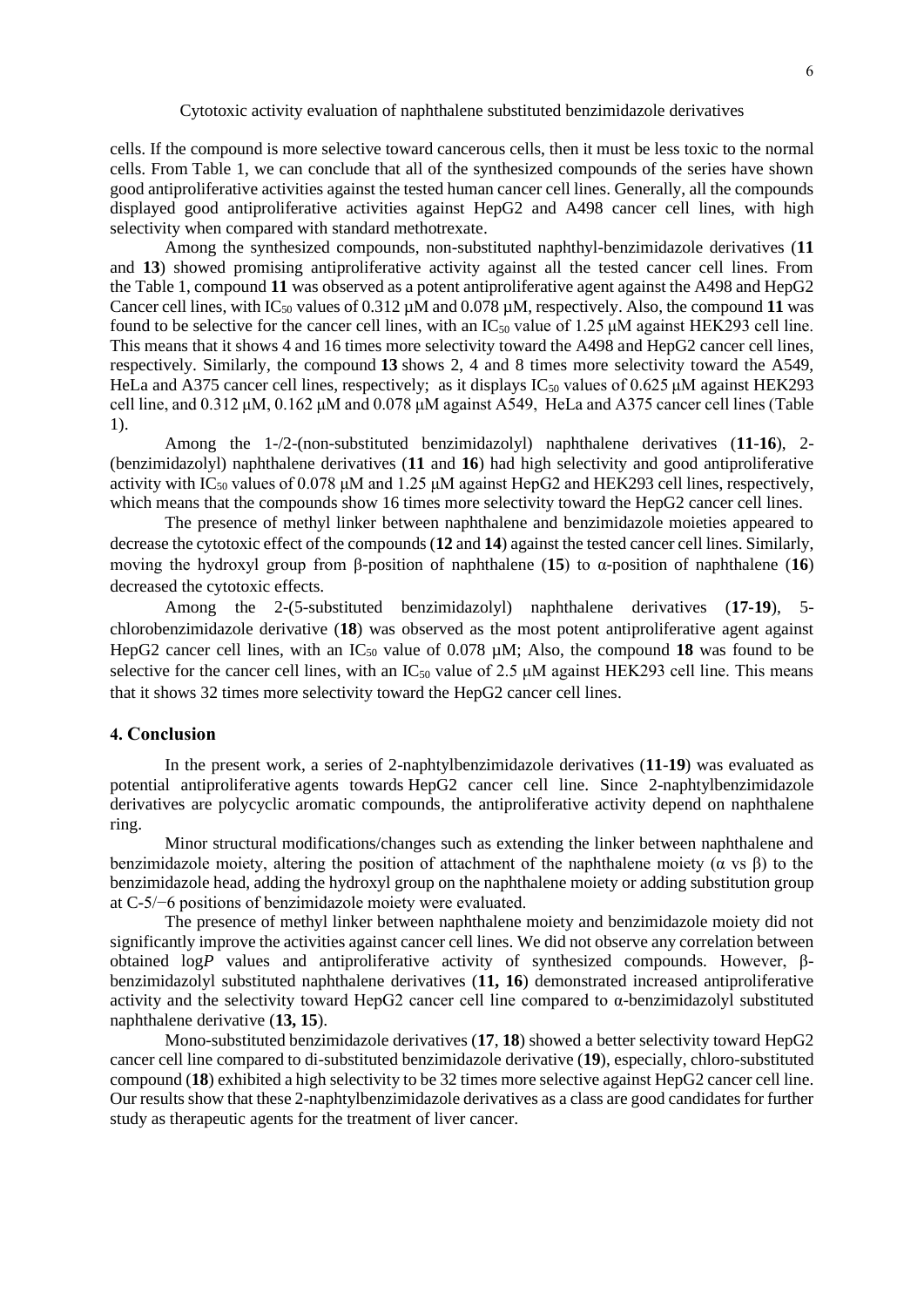## **Acknowledgements**

The authors have no relevant affiliations or financial involvement with any organization or entity with a financial interest in or financial conflict with the subject matter or materials discussed in the manuscript.

# **ORCID**

Kajeen Jasim: [0000-0001-6961-9424](https://orcid.org/0000-0001-6961-9424) Ronak Haj Ersan: [0000-0001-6651-5910](https://orcid.org/0000-0001-6651-5910) Haytham Sabeeh: [0000-0002-3142-4872](https://orcid.org/0000-0002-3142-4872) Kınar Ahmed: [0000-0001-7051-7249](https://orcid.org/0000-0001-7051-7249) Darya Abdulsatar: [0000-0001-8628-569X](https://orcid.org/0000-0001-8628-569X) Shana Ali[:0000-0003-4285-9836](https://orcid.org/0000-0003-4285-9836)

# **References**

- [1] Sung, H.; Ferlay, J.; Siegel, R. L.; Laversanne, M.; Soerjomataram, I.; Jemal, A.; Bray, F. Global cancer statistics 2020: GLOBOCAN estimates of incidence and mortality worldwide for 36 cancers in 185 countries. *CA: Cancer J. Clin.* **2021**, *71*, 209-249.
- [2] World Health Organization, "The value of cancer data," https://gicr.iarc.fr/about-the-gicr/the-value-of-cancerdata/ (accessed January 10, 2022).
- [3] Satija, G.; Sharma, B.; Madan, A.; Iqubal, A.; Shaquiquzzaman, M.; Akhter, M.; Alam, M. M. Benzimidazole based derivatives as anticancer agents: Structure activity relationship analysis for various targets. *J. Heterocycl. Chem.* **2021**, 1-45.
- [4] Park, H; Hong, S.; Hong, S. Nocodazole is a high-affinity ligand for the cancer-related kinases ABL, c-KIT, BRAF, and MEK. *ChemMedChem* **2012**, *1*, 53-56.
- [5] Friedberg, J. W.; Cohen, P.; Chen, L.; Robinson, K. S.; Forero-Torres, A.; La Casce, A. S.; Cheson, B. D. Bendamustine in patients with rituximab-refractory indolent and transformed non-Hodgkin's lymphoma: results from a phase II multicenter, single-agent study. *J. Clin. Oncol.* **2008**, *26*, 204-210.
- [6] Rummel, M. J.; Al-Batran, S. E.; Kim, S. Z.; Welslau, M.; Hecker, R.; Kofahl-Krause, D.; Mitrou, P. S. Bendamustine plus rituximab is effective and has a favorable toxicity profile in the treatment of mantle cell and low-grade non-Hodgkin's lymphoma. *J. Clin. Oncol.* **2005**, *23*, 3383-3389.
- [7] Donawho, C. K.; Luo, Y.; Luo, Y.; Penning, T. D.; Bauch, J. L.; Bouska, J. J.; Frost, D. J. ABT-888, an orally active poly (ADP-ribose) polymerase inhibitor that potentiates DNA-damaging agents in preclinical tumor models. *Clin. Cancer Res.* **2007**, *13*, 2728-2737.
- [8] Tahlan, S.; Narasimhan, B.; Lim, S. M.; Ramasamy, K.; Mani, V.; Shah, S. A. 2-Mercaptobenzimidazole Schiff bases: design, synthesis, antimicrobial studies and anticancer activity on HCT-116 cell line. *Mini Rev. Med. Chem.* **2019**, *19*, 1080-1092.
- [9] Yuan, X.; Yang, Q.; Liu, T.; Li, K.; Liu, Y.; Zhu, C.; Jin, Y. Design, synthesis and in vitro evaluation of 6 amide-2-aryl benzoxazole/benzimidazole derivatives against tumor cells by inhibiting VEGFR-2 kinase. *Eur. J. Med. Chem.* **2019**, *179*, 147-165.
- [10] Miao, T. T.; Tao, X. B.; Li, D. D.; Chen, H.; Jin, X. Y.; Geng, Y.; Gu, W. Synthesis and biological evaluation of 2-aryl-benzimidazole derivatives of dehydroabietic acid as novel tubulin polymerization inhibitors. *RSC Adv.* 2018, *8*, 17511-17526.
- [11] Azam, M.; Khan, A. A.; Al-Resayes, S. I.; Islam, M. S.; Saxena, A. K.; Dwivedi, S., Kruszynski, R. Synthesis and characterization of 2-substituted benzimidazoles and their evaluation as anticancer agent. *Spectrochim. Acta A Mol. Biomol. Spectrosc.* 2015, *142*, 286-291.
- [12] Racané, L.; Cindrić, M.; Zlatar, I.; Kezele, T.; Milić, A.; Brajša, K.; Hranjec, M. Preclinical in vitro screening of newly synthesised amidino substituted benzimidazoles and benzothiazoles. *J. Enzyme Inhib. Med. Chem.* **2021**, *36*, 163-174.
- [13] Reddy, T. S.; Kulhari, H.; Reddy, V. G.; Bansal, V.; Kamal, A.; Shukla, R. Design, synthesis and biological evaluation of 1, 3-diphenyl-1H-pyrazole derivatives containing benzimidazole skeleton as potential anticancer and apoptosis inducing agents. *Eur. J. Med. Chem.* **2015**, *101*, 790-805.